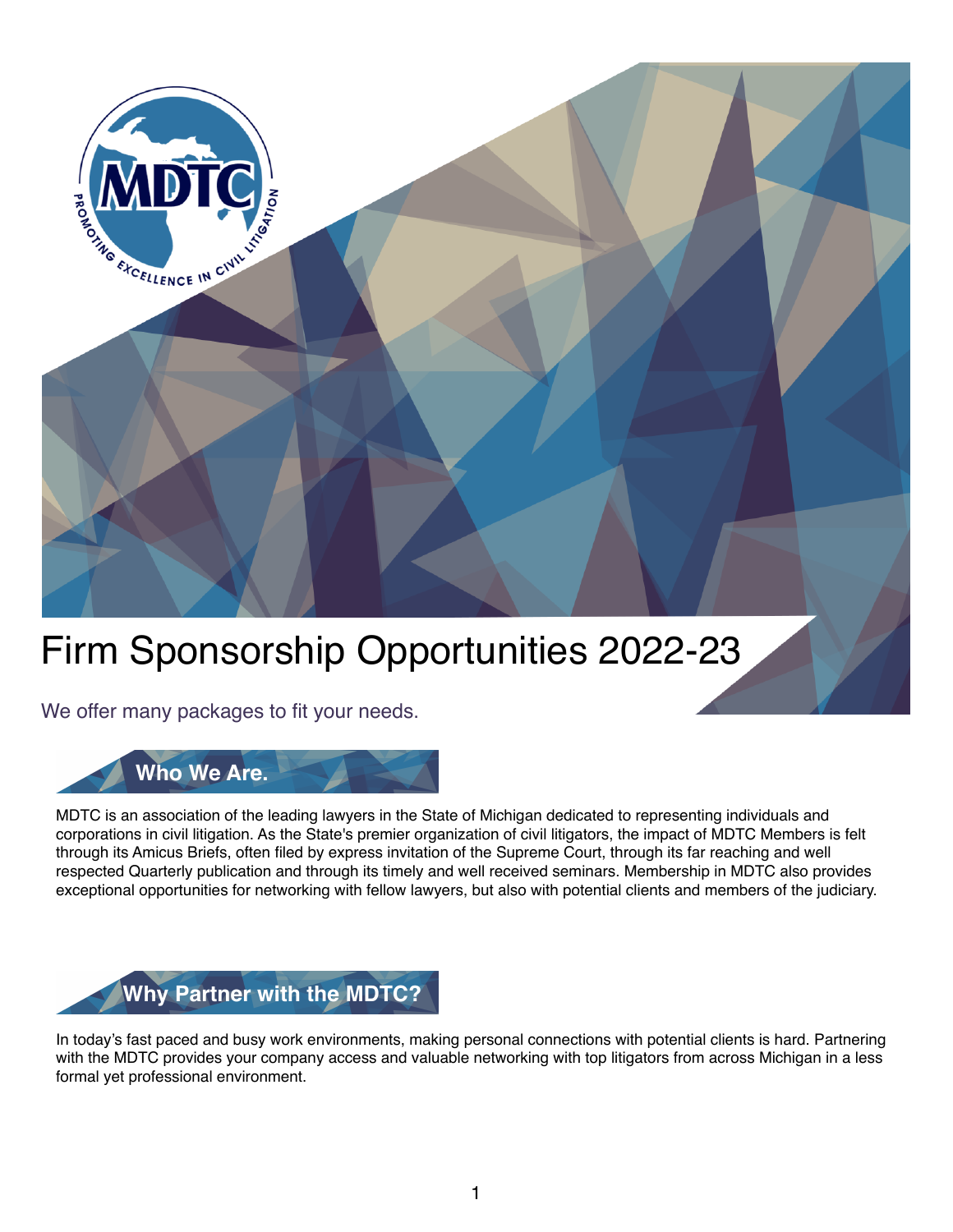*Fiscal Year (July 1, 2022 - June 30, 2023)* **\* Platinum \$6,440 Gold \$4,325 Silver \$2,630 Bronze \$1,715 Build Your Own** Check and add total Social Media Exposure  $\begin{bmatrix} \checkmark \end{bmatrix}$   $\begin{bmatrix} \checkmark \end{bmatrix}$   $\begin{bmatrix} \checkmark \end{bmatrix}$   $\begin{bmatrix} \checkmark \end{bmatrix}$   $\begin{bmatrix} \checkmark \end{bmatrix}$  \$350 Annual Meeting & Conference  $\bigotimes$   $\bigotimes$   $\bigotimes$   $\bigoplus$  5350 Winter Meeting<br>
Biennial Meet the Judges<br>
The Defense Network (regional meetings)<br>
Section Teleconference/Webinars<br>
Vebsite listing<br>
Legal Excellence Awards - Event Sponsor<br>
Amicus Brief Updates<br>
Social Media Shout Out<br>
Ve Past Presidents Dinner **by Executive Contract Contract Contract Contract Contract Contract Contract Contract Contract Contract Contract Contract Contract Contract Contract Contract Contract Contract Contract Contract Contr** Biennial Meet the Judges  $\bigotimes$   $\bigotimes$   $\bigotimes$   $\bigotimes$  \$350 The Defense Network (regional meetings)  $\vert \downarrow \vert$  | | | | | | | | | | | \$350 Section Teleconference/Webinars \$350 Website listing  $|\mathcal{J}|$   $|\mathcal{J}|$   $|\mathcal{J}|$   $|\mathcal{J}|$   $|\mathcal{J}|$   $|\mathcal{J}|$   $|$   $|$   $|$   $|$   $|$   $|$   $|$  5350 Legal Excellence Awards - Event Sponsor **1990 - 1990 - 1990 - 1990 - 1990 - 1990 - 1990 - 1990 - 1990 - 1990 - 1** Amicus Brief Updates **1980 1990 1990 1991 <b>1991 1991 1991 1991 1991 1991 1991 1991 1992 1991** Social Media Shout Out **1990 Contract Contract Contract Contract Contract Contract Contract Contract Contract Contract Contract Contract Contract Contract Contract Contract Contract Contract Contract Contract Contract Cont** 60 Second Ad - Board Meeting<br>
Educational Tip - Board Meeting<br>
Email Event Promotion - Constant Contact<br>
Email Event Promotion - List-serve<br>
Event Promotion - Facebook<br>
Quarterly Firm Profile<br>
1 Individual Registration to Educational Tip - Board Meeting **by Equal Tip - Board Meeting by Ariza** Andre Letter **1** 1 1 1 1 1 1 1 1 1 1 1 3250 Email Event Promotion - Constant Contact \$250 Email Event Promotion - List-serve **1990 2000 2000 2000 2000 2000 2000 2000 2000 2000 2000 2000** Event Promotion - Facebook **1990 1991 1991 1991 1991 1991 1992** 1991 1992 1993 1990 1991 1992 1993 1994 1994 199 Quarterly Firm Profile **QUARE ADDED (Separaterly Firm Profile** S400<br>
1 Individual Registration to MDTC Winter Meeting (SQUARE 295 1 Individual Registration to MDTC Annual Meeting **1** 1 Individual Registration to MDTC Winter Meeting \$235 Platinum Sponsor 4 individual MDTC memberships  $\bigcup$   $\bigcup$   $\bigcup$   $\bigcup$   $\bigcup$   $\bigcup$   $\bigcup$   $\bigcup$   $\bigcup$   $\bigcup$   $\bigcup$   $\bigcup$  \$860 Gold Sponsorship 3 individual MDTC memberships **beider and the set of the set of the Second** S645 Silver Sponsorship 2 individual MDTC memberships **\$430** Bronze Sponsorship 1 individual MDTC membership **Fig. Example 1 i i i i j i i i 3**215 **CHOOSE PLAN TOTAL: Firm Sponsorship 2022-23** Select a plan from the options below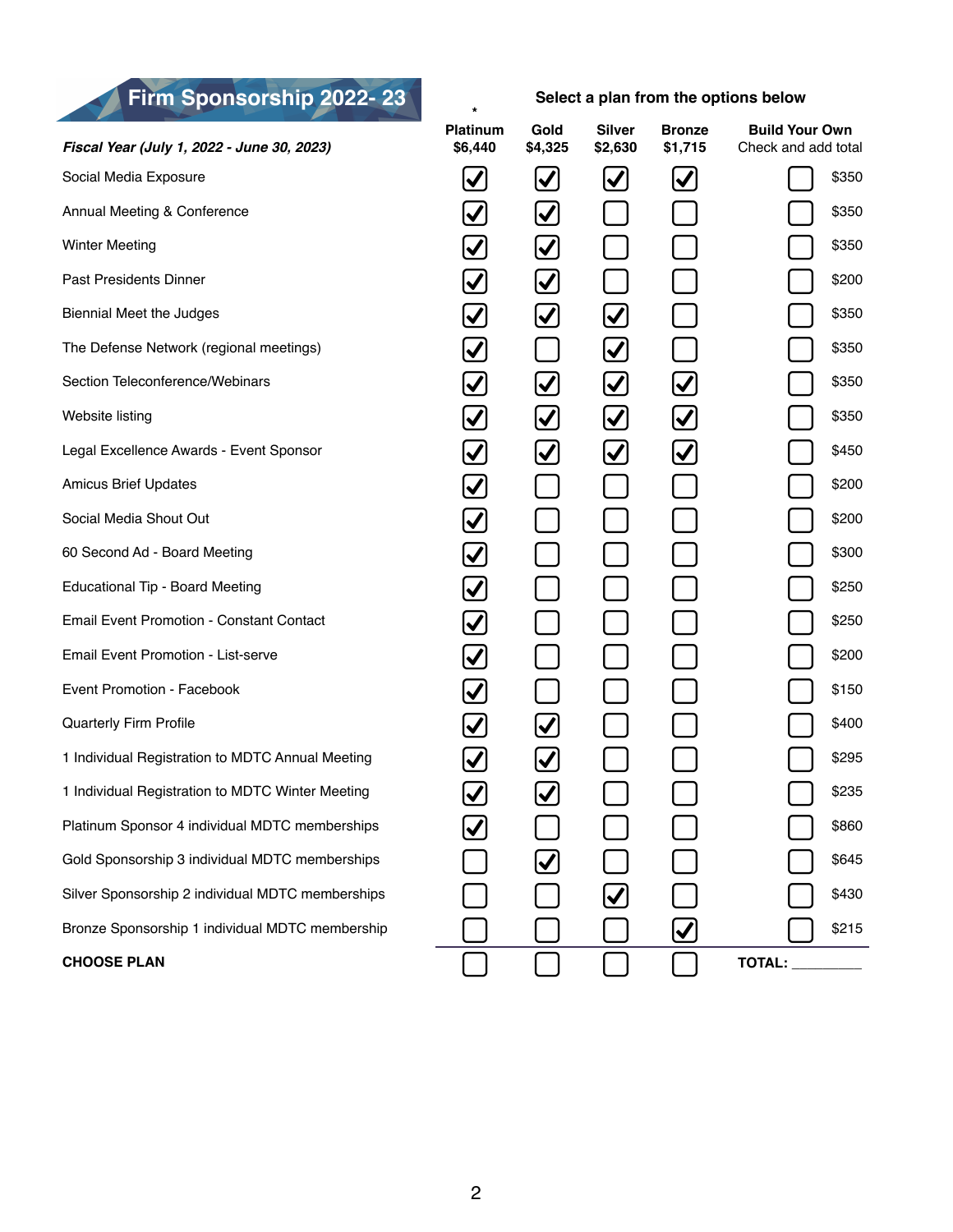Name of Contracting Representative Who is Attending (name(s) that plan to attend)

Company Name (please print exactly how you want your company name to appear)

## Address City State Zip Phone **Fax** Email Address

On occasion, MDTC will add events/activities to their calendar.

Please be advised that no copyrighted music can be played at MDTC events. If music is played, sponsors will be subject to penalties. Please complete this form and return to: MDTC, PO Box 66, Grand Ledge, MI 48837 Phone: (517) 627-3745 Fax: (517) 627-3950 Email: info@mdtc.org [www.mdtc.org](http://www.mdtc.org)

\*includes sponsorship of all additional special events planned in addition to the annual calendar events We give MDTC permission to use our firm/company logo when thanking us publicly for sponsoring events.



The MDTC website is a great resource to get information, history, and helpful documents. Have your firm logo placed on the website.

#### **Logo Inclusion on all Annual & Winter Meeting Promotions**

 Your firm logo will be included in email marketing, the online registration form, the on-site handout and all other promotional pieces that arise.

#### **Annual Meeting & Conference**

The package includes a multiple day event packed with education sessions, fun activities, and great networking opportunities. Sponsors will have special signage on each table and a larger sign at the entrance to the meeting room. Electric at booth is extra.

#### **Winter Meeting**

A full day event in the lively city of Novi, MI where education sessions, networking, and activities. Sponsors will have special signage on each table and a larger sign at the entrance to the meeting room. Electric at booth is extra.

#### **Past Presidents' Dinner**

Names of sponsors displayed on signage boards at dinner, in the program, and printed in the Quarterly. Exclusive dinner for all Past Presidents and current leadership.

#### **Biannual Meet the Judges**

Sponsorship includes admission for one to act as a Judicial Ambassador and company name in marketing.

#### **"The Defense Network"**

"The Defense Network's" regional meetings are created to provide interaction between lawyers locally. Event arrangements are being developed throughout the state. If fully implemented, most defense lawyers throughout Michigan will have a local event right down the road from home. Platinum and silver sponsors will receive recognition at these events for their sponsorship.



Several MDTC sections host a teleconference or webinar during the fiscal year. Be recognized for sponsoring education at each of these programs.

#### Check enclosed, payable to MDTC **TOTAL CHARGE: \$**